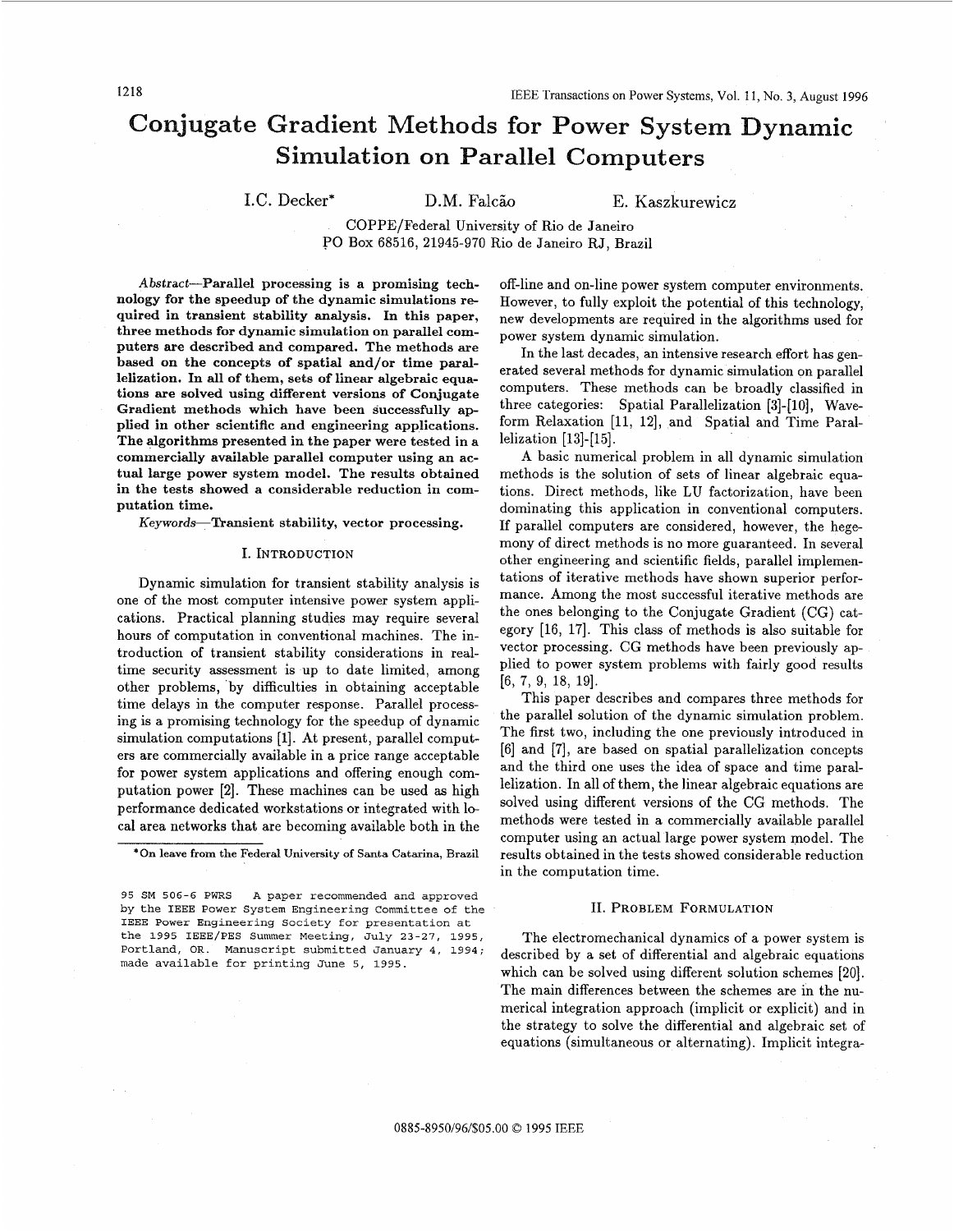tion methods, particularly the trapezoidal rule, have been mostly adopted for this application and is the one used in this work.

## **A.** *Alternating Implicit Scheme (AIS)*

This solution scheme is better understood if the differential and algebraic equations are written **as** follows **[20]:** 

$$
\dot{x} = Ax + Bu \qquad (1)
$$

$$
I(E, V) = Y V \tag{2}
$$

$$
u = h(E, V) \tag{3}
$$

where  $A$  is a square, real valued, block diagonal matrix in which each block is associated to one machine,  $B$  is a rectangular, real valued, blocked matrix in which each block is associated to one machine, *U* is a vector of interface variables,  $I$  is a vector of injected nodal currents,  $Y$  is a square, complex valued, nodal admittance matrix, *V* is a vector of complex nodal voltages representing the steadystate network behavior, *E* is a subvector of *x* required to calculate current injections in generation nodes, and h is a nonlinear vector function.

The alternating implicit scheme consists in transforming the differential equations in difference equations, by the application of an implicit integration method, and to solve these equations iteratively and alternately with the algebraic equations. A modified version of this scheme, called the Interlaced Alternating Implicit scheme **[6,7,20],**  is obtained relaxing the convergence requirements on the network equation solution. The convergence test is performed in the state variables. This method usually presents better results than the conventional approach and is the one adopted in this work.

#### *B. Simultaneous Implicit Scheme (SIS)*

the algebrized differential equations In this approach, the network algebraic equations and

$$
F(x, V^e) = 0 \tag{4}
$$

$$
G(x, V^e) = 0 \tag{5}
$$

where *F* is a vector function associated with the difference algebraic equations, *G* is a vector function associated with the algebraic equations, and  $V^e$  is a vector of nodal voltages expanded in its real and imaginary components, are lumped together in an enlarged set of equations which are, then, solved simultaneously. The Newton method is the usual choice of method to solve this set of equations.

## 111. **PARALLEL SOLUTION METHODS**

The difficulties for the parallelization of the dynamic simulation problem in the AIS are concentrated on the network solution. As can be seen.in **(1)-(3),** the equations associated with the synchronous machines and their controllers are naturally decoupled and easily parallelizable.

On the other hand, the network equations constitute a tightly coupled problem requiring ingenious decomposition schemes [21] and solution methods suitable for parallel applications [16, 17]. The SIS also requires the parallel solution of  $(4)$  and  $(5)$ , in every integration step, with difficulties similar to the ones described for the AIS. Greater potential for parallelization exploitation can be achieved if several integration steps are considered simultaneously. as firstly suggested in [13].

Three different approaches for the parallel solution of the dynamic simulation problem were studied in the work described in this paper. The first two are based on the AIS scheme and the third one is based on the SIS. In all three, CG methods are used to solve totally or partially the associated systems of linear algebraic equations.

### A. Spatial Parallelization

This approach is concerned with the parallel solution of the network equations in the AIS taking advantage of the geographical and topological properties of the power network. The use of CG methods for the solution of linearized versions of these equations, combined with a careful mapping of the problem structure onto the parallel computer architecture, presents great potential for speedup on parallel and vector computers. Two approaches are analyzed

*l" l" l" lethod 1:* The network equations are ordered in such a way that Y appears in the Block Bordered Diagonal Form (BBDF) [3], as follows:

$$
\begin{bmatrix} I_1(E_1, V_1) \\ I_2(E_2, V_2) \\ \vdots \\ I_q(E_s, V_q) \\ I_s(E_s, V_s) \end{bmatrix} = \begin{bmatrix} Y_1 & Y_2 & \overline{Y}_1 \\ Y_2 & \vdots & \vdots \\ \vdots & \ddots & \vdots \\ \overline{Y}_1^t & \overline{Y}_2^t & \dots & \overline{Y}_q^t & Y_s \end{bmatrix} \begin{bmatrix} V_1 \\ V_2 \\ \vdots \\ V_q \\ V_s \end{bmatrix}
$$
\n
$$
(6)
$$

by re-ordering the network nodes in  $q+1$  sets in which the q first sets correspond to subnetworks connected to each other by the boundary buses in the  $(q + 1)^{th}$  set.

Equation (6) can be solved in a two-phase scheme by Block-Gaussian Elimination as follows:

Phase 1: Solve

 $\mathbf{v}$ 

$$
\hat{Y}_s V_s = \hat{I}_s \tag{7}
$$

where 
$$
\hat{Y}_s = Y_s - \sum_{i=1}^{r} \bar{Y}_i^t Y_i^{-1} \bar{Y}_i
$$
 and  $\hat{I}_s = I_s - \sum_{i=1}^{r} \bar{Y}_i^t Y_i^{-1} I_i$ 

*Phase 2*: For 
$$
i = 1, 2, ..., q
$$
, solve  

$$
Y_i V_i = I_i - \bar{Y}_i V_s
$$
(8)

The above equations are then solved by a parallel scheme combining the CG and LU Factorization methods. The CG method is used to solve equation **(7)** while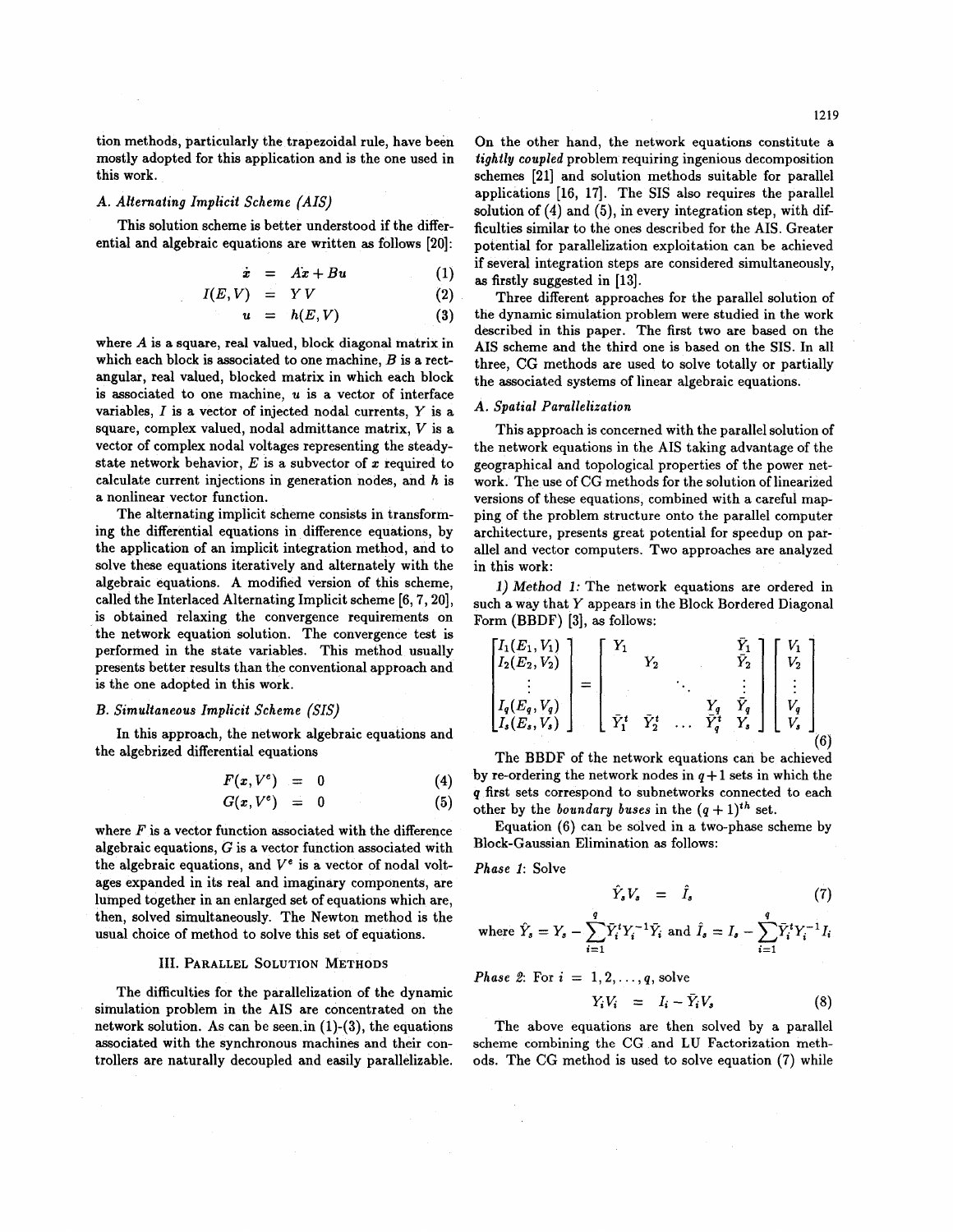1220

the **LU** factorization is used to solve the *q* independent equations sets defined in (8). This method was previously introduced in **[6,** 71, and has shown a fairly good performance on actual parallel implementations but presents the disadvantages of applying the CG method to a system of equations with relatively small dimensions and the need of an optimized BBDF.

**2)** *Method 2:* This method is an attempt to overcome the disadvantages presented by Method **1.** The CG gradient method is supposed to present best performance, both on parallel and vector computers, for very large problems. Therefore, in this method the network equations are solved as a whole by a block-parallel version of the Preconditioned CG method (see the Appendix). The network matrix is decomposed in such a way that the blocks in the diagonal are weakly coupled to each other, i.e., in a Near Block Diagonal Form (NBDF) **[3],** as follows:

$$
\begin{bmatrix} I_1 \\ I_2 \\ \vdots \\ I_q \end{bmatrix}^k = \begin{bmatrix} Y_{11} & Y_{12} & \dots & Y_{1q} \\ Y_{21} & Y_{22} & \dots & Y_{2q} \\ \vdots & \vdots & \ddots & \vdots \\ Y_{q1} & Y_{q2} & \dots & Y_{qq} \end{bmatrix} \begin{bmatrix} V_1 \\ V_2 \\ \vdots \\ V_q \end{bmatrix}^{k+1}
$$
 (9)

The NBDF is equivalent to a network decomposition in subnetworks weakly coupled **[3, 211.** To optimize the algorithm performance, the NBDF should be obtained according to the following:

- .The number of subnetworks is fixed and equal to the number of processors used in the simulation.
- The number of subnetwork connections is kept to a minimum in order to reduce communication requirements.
- **e** The subnetworks have approximately the same dimensions and complexity.

Two approaches were used to obtain the NBDF's with the above characteristics: a trial and error method based on a careful analysis of the system one-line diagram and the semiautomatic methodology described in **[21].** 

*Xiautomatic methodology described in* [21].<br>The matrix  $M = -$  blockdiag  $\begin{bmatrix} Y_{11} & Y_{22} & \cdots & Y_{qq} \end{bmatrix}$ obtained from the NBDF neglecting the off-diagonal blocks, is used as a preconditioner.

**3)** *AIS Parallel Algorithm:* The general **AIS** parallel approach can be summarized in the following algorithm:

Initialization For  $t = 1, 2, ..., T$ For  $i = 1, 2, ..., q$ Obtain  $u_i^*(t) \in V_i^*(t)$ , by extrapolation  $x_i^0(t) = H_i[x_i^*(t), u_i^*(t)x_i(t-1), u_i(t-1)]$ Endfor For  $k = 0, 1, 2, ...$ For  $i = 1, 2, ..., q$ Obtain  $E_i^k(t)$  e  $I_i^k(t)$ Solve  $I^k(t) = YV^{k+1}(t)$ 

$$
u_i^{k+1}(t) = h_i(E_i^k(t), V^{k+1}(t))
$$
  
\n
$$
x_i^{k+1}(t) = H_i[x_i^k(t), u_i^{k+1}(t), x_i(t-1), u_i(t-1)]
$$
  
\n
$$
\Delta x_i^{k+1}(t) = ||x_i^{k+1}(t) - x_i^k(t)||
$$
  
\nIf  $\Delta x_i^k(t) < \epsilon$ , any *i*, then quit  
\nEndfor  
\nEndfor

Endfor

In this parallel algorithm, each one of the *q* tasks are assigned to a processor. The network equation  $(I^k(t))$  =  $YV^{\tilde{k}+1}(t)$ , can be efficiently solved in parallel using either Method **1** or Method **2.** 

The use of preconditioning techniques is advised for a better performance of Method **1** and essential for an adequate performance of Method **2.** Truncated Series preconditioning **[16]** is used for Method 1. For Method **2,** the Incomplete **LU** Factorization **[17]** was chosen **as** the preconditioning approach after preliminary tests with several methods available in the literature.

## *B. Space and Time Parallelization*

In this approach, the differential equations are algebrized for several integration steps, called integration windows, and solved together with the algebraic equations of this window by the Newton method, similarly to the conventional one-step approach. The resulting enlarged system of linear equations has the following structure:

$$
\xi = -\Lambda . \Delta \delta \tag{10}
$$

where

$$
\xi = [\hat{F}_1 \quad \hat{G}_1 \quad \hat{F}_2 \quad \hat{G}_2 \quad \cdots \quad \hat{F}_p \quad \hat{G}_p]^T
$$
  
\n
$$
\Delta \delta = [\Delta \hat{x}_1 \quad \Delta \hat{V}_1^e \quad \Delta \hat{x}_2 \quad \Delta \hat{V}_2^e \quad \cdots \quad \Delta \hat{x}_p \quad \Delta \hat{V}_p^e]^T
$$
  
\n
$$
\Lambda = \begin{bmatrix}\nQ_1 & R_1 \\
S_1 & Y_1 \\
0 & 0 & S_2 & Y_2 \\
& & \ddots & \ddots \\
& & & Q_{pp-1} & R_{pp-1} & Q_p & R_p \\
& & & & 0 & S_p & Y_p\n\end{bmatrix}
$$

where *p* is the number **of** integration steps taken simultaneously. Matrix **A** is asymmetric and very sparse. **As**suming that each one of the *m* synchronous machines and its controllers is modeled by *K* differential equations and that the network has *n* nodes, the dimension of **(10)** is  $p.(\kappa m + 2n)$ .

The initialization of the variables in each integration window is performed using a simplified model of the system and an approximated solution by Taylor Series **Ex-**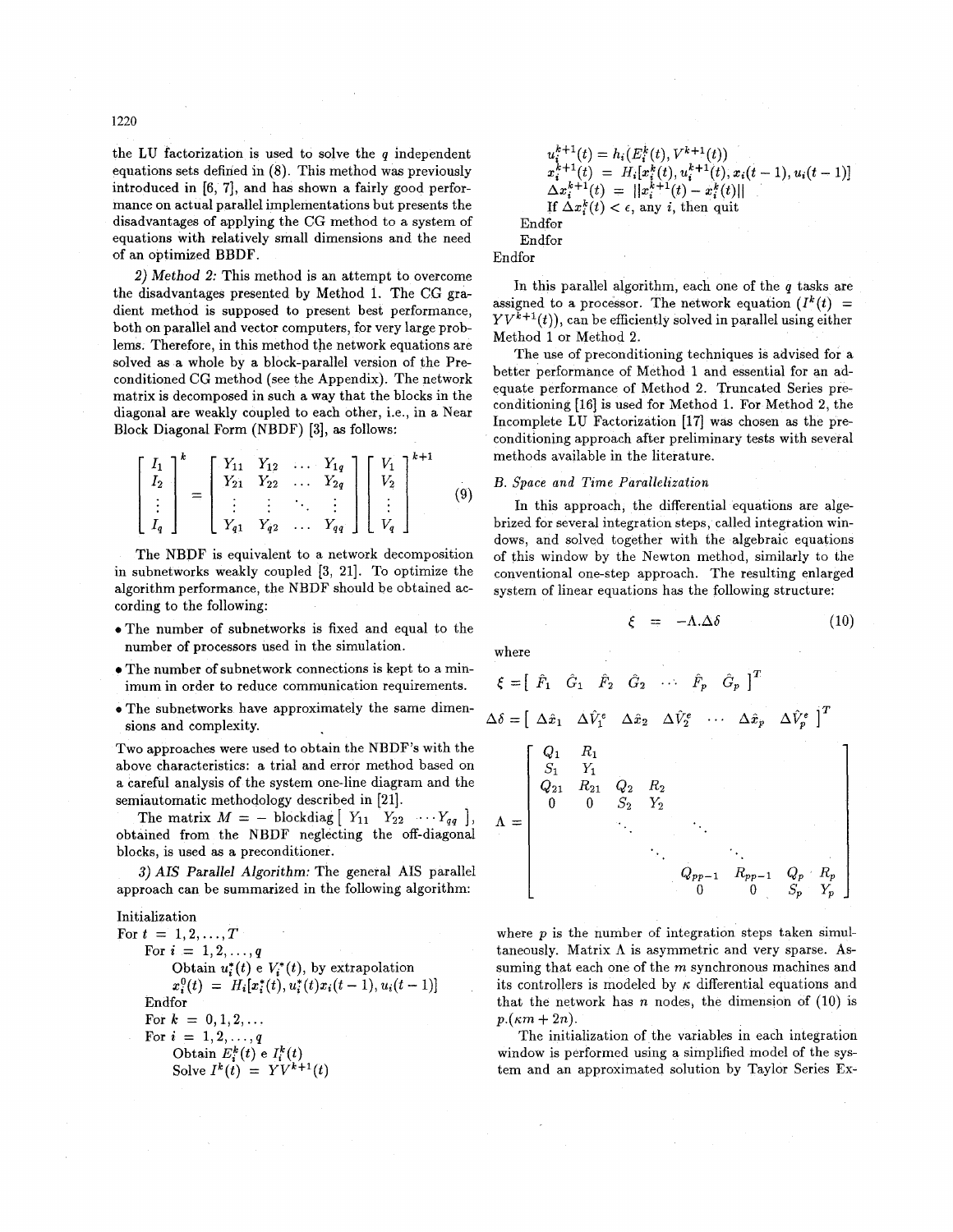pansion [22]. This method can be implemented efficiently on parallel computers.

The calculation of the elements of the mismatch functions  $\hat{F}_i$  and  $\hat{G}_i$  ( $i = 1, 2, ..., p$ ), the elements of the Jacobian matrix, and the updating of the components of  $\hat{x}_i$  and  $\hat{V}_i^e$  ( $i = 1, 2, ..., p$ ) can be performed with perfect parallelism. Therefore, an obvious mapping of these operations onto the multiprocessor system is to allocate the equations corresponding to each integration step to a single processor. The decomposition of (10) should be done in the same way. The SIS parallel in time approach can be summarized in the following algorithm, where  $\Delta t$  is the integration step,  $\delta = [\hat{x}, \hat{V}^e]^t$ , and  $\xi = [\hat{F}, \hat{G}]^t$ :

# *SIS Parallel in Time Algorithm*

```
Obtain x^0 e V^{e0} em t = 0^-For \gamma = 1, 2, \ldots, \Gamma(\gamma = \Delta t. p)Obtain \delta_i^0 = [\hat{x}_i^0, \hat{V}_i^{e0}]^T; i = 1, 2, ..., pFor k = 0, 1, 2, ...For i = 1, 2, ..., pCalculate \xi_i = [\hat{F}_i^t, \hat{G}_i^t]^TIf \|\xi_i\|_2^2 < \epsilon, any i, then quit
                 Calculate \Lambda = -\partial \xi / \partial \deltaSolve \xi^k = \Lambda^k \cdot \Delta \delta^{k+1} (by a CG type method)
                 Calculate \delta_i^{k+1} = \delta_i^k + \Delta \delta_i^{k+1}Endfor 
         Endfor
```
Endfor

In this parallel algorithm, each one of the *p* tasks are **as**signed to a processor. The elements of the Jacobian matrix  $\Lambda$  are calculated using  $p$  processors, and the equation  $\xi^k = \Lambda^k \cdot \Delta \delta^{k+1}$  can be also efficiently solved on parallel computers using CG type methods. The advantages of this decomposition approach are:

- *0* Perfect processing load balance.
- *0* Low communication requirements. Except for the convergence test, each processor needs to communicate only with processors assigned to integration steps before and after itself.
- 0Each processor may be a cluster of *q* other processors which could be used to solve each subset of equations in parallel in the so called space and time parallelization.

Two CG methods suitable **for** asymmetric sets of linear equations were experimented in the implementation of the parallel solution scheme introduced in this subsection. These implementations are referred to **as:** 

- *0* Method **3a:** it uses the Bi-Conjugate Gradient method (Bi-CG)in which two sequences of mutually orthogonal residuals are generated by simple relations similar to the one used in the CG method (see the Appendix and [17]).
- Method 3b : it uses a recently introduced more robust

and efficient variant of the Bi-CG method called the Bi-CGSTAB (see the Appendix and [23]).

Both methods were implemented using preconditioning. The preconditioning matrix used is the following block-diagonal matrix:

 $M = -$  blockdiag  $\begin{bmatrix} Q_1 & Y_1 & Q_2 & Y_2 & \cdots & Q_p & Y_p \end{bmatrix}$ 

**IV. COMPUTATIONAL EXPERIMENT RESULTS** 

This section contains a summary of the results of the computational experiments conducted to assess the performance of the methods described in this paper. **A** comprehensive set of results can be found in [19].

## A. *Parallel Computer and Test System*

The parallel machine used in the experiments is an Intel iPSC/860 with **8** processing nodes connected in a hypercubic topology. The test system is a planned configuration for the year 1987 of the interconnected electrical power system of the Brazil South-Southeastern region. Some areas of the system are represented by network equivalents. The configuration used in the test has 88 generators, 616 buses and 995 branches. The models used to represent the machines and their controllers are the same **as** the ones described in [7].

## *B. Numerical Results*

Parallel and sequential versions of the algorithms described in this paper were programmed and tested in one or more nodes of the parallel computer. Also, a conventional dynamic simulation program, using the AIS approach and the network solution by LU Factorization, was used in the experiment. This last program was run in a mainframe computer (IBM 3090/170J) and in one node of the  $iPSC/860$  for comparative purposes. The cpu times for these runs were 20.0 s and 62.3 s, respectively.

**1)** AIS Approach: Tests in an actual parallel machine were limited to the case of eight processors which was the maximum number of available processors in the used parallel computer. Simulated parallel solution of the problem in 2, **4,** 8, 16, and 32 processors were performed in one node of the parallel machine to assess the influence of a larger number of processors. Table 1 presents the values of speedups  $(S_{A1} = T_0/T_P$  and  $S_{A2} = T_S/T_P$ ) and efficiencies  $(E_{A1}$  and  $E_{A2}$ ) obtained in the tests with Methods 1 and 2. In these formulae,  $T_0$ ,  $T_P$ , and  $T_S$  are the cpu time for the sequential implementation of a conventional program using LU Factorization, the parallel implementation of Methods 1 or 2, and the sequential implementations of these methods, respectively. The efficiency is calculated dividing the corresponding speedup by the number of processors used in the simulation.

Figure 1 shows cpu and communication times required by Methods 1 and 2 in sequential execution **(seq)** and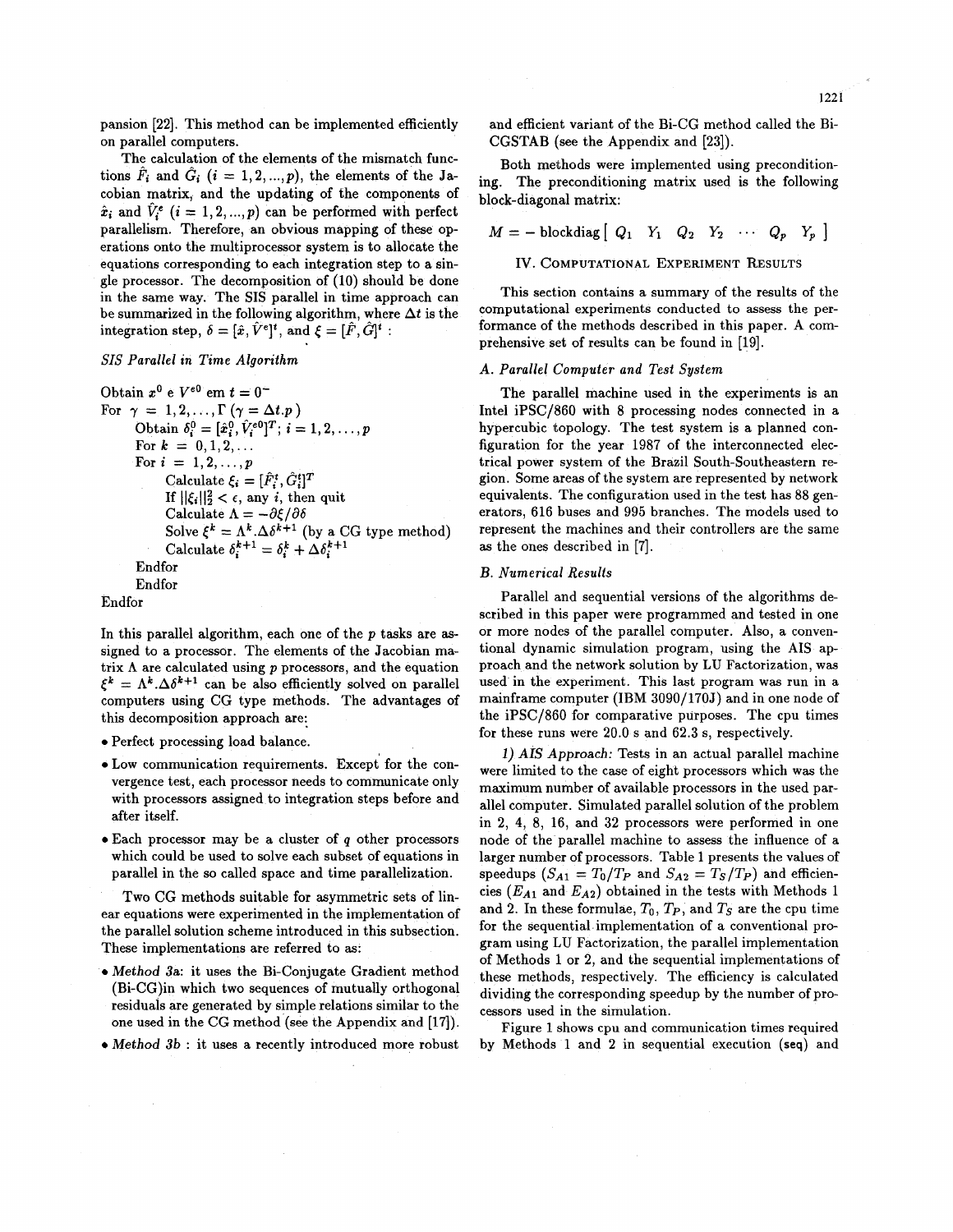in actual parallel processing **(par).** Figure **2** presents a summary of the results obtained with Method **2,** using the semiautomatic decomposition methodology and a trial and error method.

|  |  | TABLE 1: SPEEDUPS AND EFFICIENCIES FOR THE AIS |  |  |
|--|--|------------------------------------------------|--|--|
|  |  |                                                |  |  |

| Method           | No.<br>Proc. | $T_P$<br>(s) | $\overline{S_{A1}}$ | $E_{A1}$<br>% | $S_{A2}$ | $E_{\boldsymbol{A2}}$<br>% |
|------------------|--------------|--------------|---------------------|---------------|----------|----------------------------|
|                  | 2            | 38.7         | $\overline{1.61}$   | 80            | 1.95     | 98                         |
|                  | 4            | 26.7         | 2.33                | 58            | 2.85     | 71                         |
|                  | 8            | 23.9         | 2.60                | 33            | 3.18     | 40                         |
|                  | 2            | 37.6         | 1.66                | 83            | 1.90     | 95                         |
| $\boldsymbol{2}$ | 4            | 26.0         | 2.40                | 60            | 2.82     | 71                         |
|                  | 8            | 23.5         | 2.65                | 33            | 3.44     | 43                         |

*2) SIS Approach:* Actual parallel implementation **(par)**  and sequential processing (seq), including 1, 2, 4, and 8 integration steps, were performed in this case. Table **2**  and Figure 3 present the speedups  $(S_{S1} = T_S^p / T_P^p)$  and  $S_{S2} = T_S^1 / T_P^p$ , efficiencies ( $E_{S1}$  and  $E_{S2}$ ), and cpu time requirements obtained in these tests, where  $T_s^p$  and  $T_p^p$  are the cpu time for the sequential and parallel implementations of Methods 3a or 3b, considering *p* integration steps simultaneously, and  $T_5^1$  is the cpu time required by the sequential implementations of these methods considering only one integration step.

**TABLE 2: SPEEDUPS AND EFFICIENCIES FOR THE SIS** 

| Method | Proc. /<br><b>Steps</b> | $\overline{T}{}^p$<br>[s] | $T^p_\pi$<br>(s) | $S_{S1}$ | $E_{S1}$<br>% | $S_{S2}$ | $E_{S2}$<br>% |
|--------|-------------------------|---------------------------|------------------|----------|---------------|----------|---------------|
|        | $\mathbf 2$             | 72.8                      | 42.5             | 1.71     | 85            | 1.20     | 60            |
| 3a     | 4                       | 105.0                     | 33.6             | 3.12     | 78            | 1.52     | 38            |
|        | 8                       | 165.1                     | NC               |          |               |          |               |
|        | 2                       | 57.7                      | 35.9             | 1.61     | 81            | 1.32     | 66            |
| 3b     | 4                       | 79.7                      | 28.1             | 2.83     | 71            | 1.68     | 42            |
|        |                         | 134.9                     | 24.6             | 5.48     | 68            | 1.92     | 24            |

NC: **no convergence** 

#### **V. GENERAL REMARKS**

This section contains some general conclusions regarding the computational experiment results and the experience in the implementation of the algorithms on an actual parallel computer.

*1)* Computation Time: Parallel processing has significantly reduced the computation time of the dynamic simulation. Moreover, cpu time requirements on the parallel machine are comparable to the one in a much more expensive mainframe computer (IBM 3090/170J).

2) Spatial Parallelization: Method **2** has consistently showed better performance than Method 1 although presenting higher communication requirements and more sensitivity to network decomposition. In both methods, a significant amount of the communication requirements is independent of the problem dimensions.



Fig. **1:** CPU **and** Communication **times for Methods 1 and 2** 

**3)** *Space* and *Time* Parallelization: This approach presented a considerable slowdown in the sequential implementation with the increase in the number of integration steps taken simultaneously  $(T_S^p)$  in Table 2). There is evidence that this fact is directly connected to the used preconditioning technique and that more research in this area could improve the proposed method performance. The speedup is considerable in relation to the sequential version for the same number of integration steps  $(S_{S1})$ which shows the effectiveness of the paralellization approach. Despite of the slowdown referred to above, there is still significant speed gain in the parallel version (speedup  $S_{52}$ ). The communication time remains practically constant with the increase in the number of processors. The Bi-CGSTAB method proved to be superior to the Bi-CG for this application.

**4)** CG Methods: The CG methods firmly establish themselves **as** alternatives for the solution of sets of linear equations originated from modeling electrical power networks. Except for a few cases in which the Bi-CG method fails to converge, the tested CG methods showed adequate robustness and accuracy. The best results with preconditioning in this work were obtained with the Truncated Series (Method 1) and the Incomplete **LU** Factorization (Methods **2,** 3-a, and 3-b), in which the *M* matrix (see the Appendix) is made block-diagonal to allow the auxiliary system (see (16) in the Appendix) to be solved with perfect parallelism. Note that the decomposition represented in (9) is performed mainly to satisfy the preconditioning method requirements which has been shown to be more effective for weakly coupled subnetworks. In the SIS approach, the use of *M* **as** defined in section 1II.B is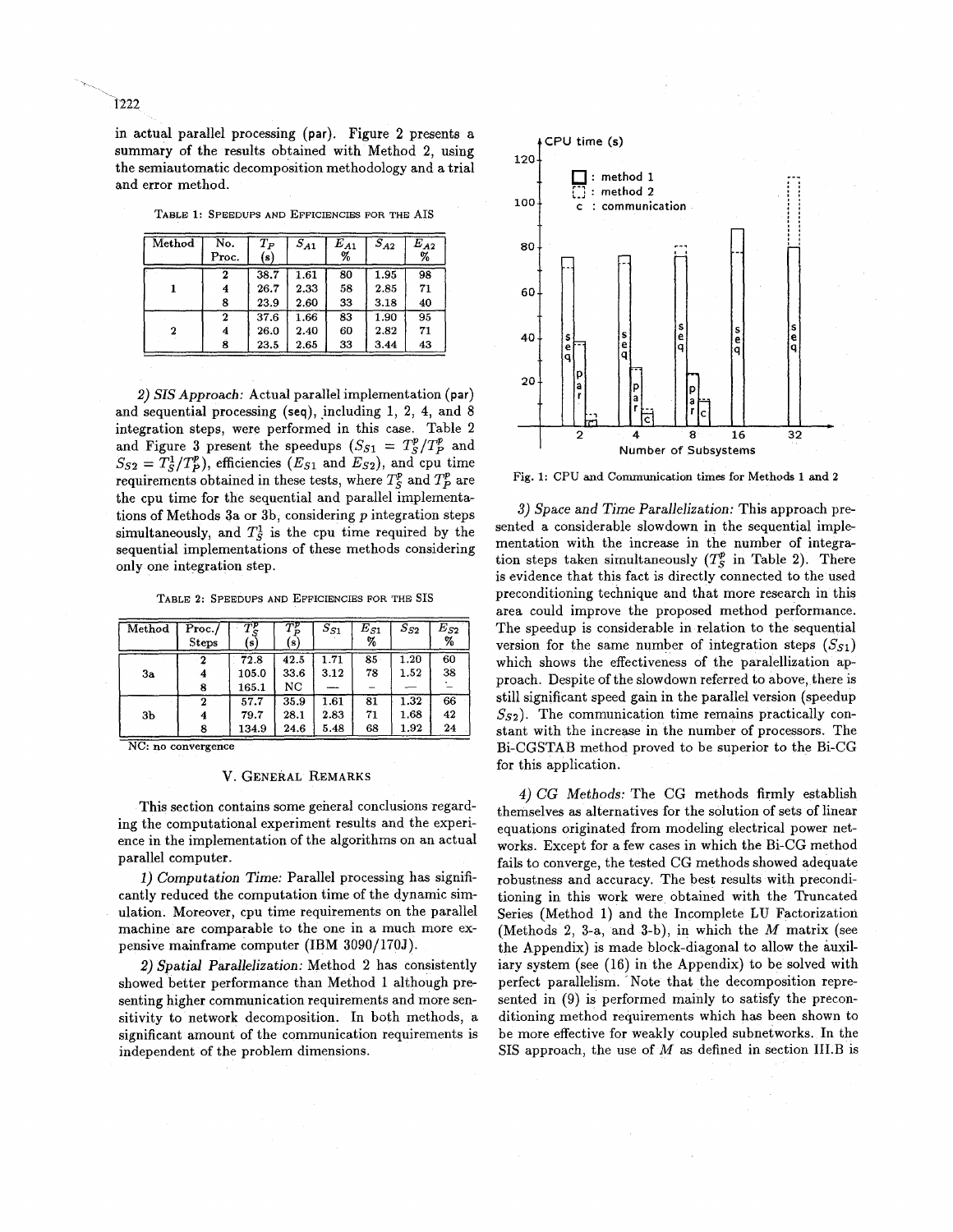

Fig. **2:** CPU and Communication times for Method **2** with semiautomatic decomposition  $(-)$  and trial and error decomposition  $(...)$ 

equivalent to neglect the coupling between consecutive integration steps and the coupling between the synchronous machine and the electrical network. On the other hand, it may be observed that the effect of the preconditioning is only to reduce the residual in each iteration of the process which alters the rate of convergence but not the accuracy of the results. In this work, block-diagonal preconditioning matrices were used due to their advantage for parallelization. However, this field is still largely open to investigation and future research work may result in substantial improvements on the **AIS** and SIS parallel methods performance.

*5)* Efficiency and Speedup: The parallel computer used in the experiments has a relatively slow communication network and very fast node processors. This characteristic explains partially the relatively small speedup and efficiency achieved in some of the experiments. Other parallel machines already commercially available present more favorable communication/processing ratios. It is believed that in these machines, the proposed algorithms will be able to achieve higher levels of speedup and efficiency.

*6)* Decomposition Methodology: The system decomposition for the **AIS** obtained with the methodology described in **[21],** showed **a** consistently superior performance than the ones obtained by trial and error, apart from requiring less user experience and effort.

## VI. **CONCLUSIONS**

This paper has described three methods for power sys**tem** dynamic simulation on parallel computers. All methods use Conjugate Gradient techniques to solve sets of lin-



Fig. 3: CPU and Communication times for Methods 3a and 3b

ear algebraic equations. Results of computational experiments in a commercially available parallel machine and an actual power system showed considerable reduction in the computation time. The Conjugate Gradient methods presented adequate robustness, accuracy, and computation speed establishing firmly **as** an alternative to direct methods in power system dynamic simulation.

#### **REFERENCES**

- **[l]** D.J. Tylavsky, A. Bose, et all., "Parallel Processing in Power Systems Computation", An IEEE Committee Report by a Task Force of the Computer and Analytical Methods Subcommittee of the Power Systems Engineering Committee, *IEEE Transactions on Power Systems,* vol. **7,** no. **2,** pp. **629-637,**  May **1992.**
- **[2]** "The Power **of** Parallelism", *IEEE Spectrum, Special Issue: Supercomputers,* vol. **29, no. 9,** pp. **28-33,** September **1992.**
- [3] W.L. Hatcher, F.M. Brasch, and J.E. Van Ness, "A Feasibility Study for the Solution of Transient Stability Problems by Multiprocessor Structures", *IEEE Transactions on Power Apparatus and Systems,* vol. **96,** no. **6,** pp. **1789-1797,** Nov./Dec. **1977.**
- **[4]** F.M. Brasch, J.E. Van Ness, and S.C. Kang, "Simulation of a Multiprocessor Network for Power System Problems", *IEEE Transaciions on Power Apparatus and Systems,* vol. **101,** no. **2,** pp. **295-301,1982.**
- **[5]** J.S. Chai, N. Zhu, A. Bose, and D.J. Tylavsky, "Parallel Newton Type Methods for Power System Stability Analysis Using Local and Shared Memory Multiprocessors", *IEEE Transactions on Power Systems,* vol. **6,** no. **4,** pp. **1539-1545,** November **1991.**
- [6] I.C. Decker, D.M. Falcão, and E. Kaszkurewicz, "An Efficient Parallel Method for Transient Stability Analysis", *Proceedings of the 10th PoweT Systems Computation Conference,* **Graz,**  Austria, pp. **509-516,** August **1990.**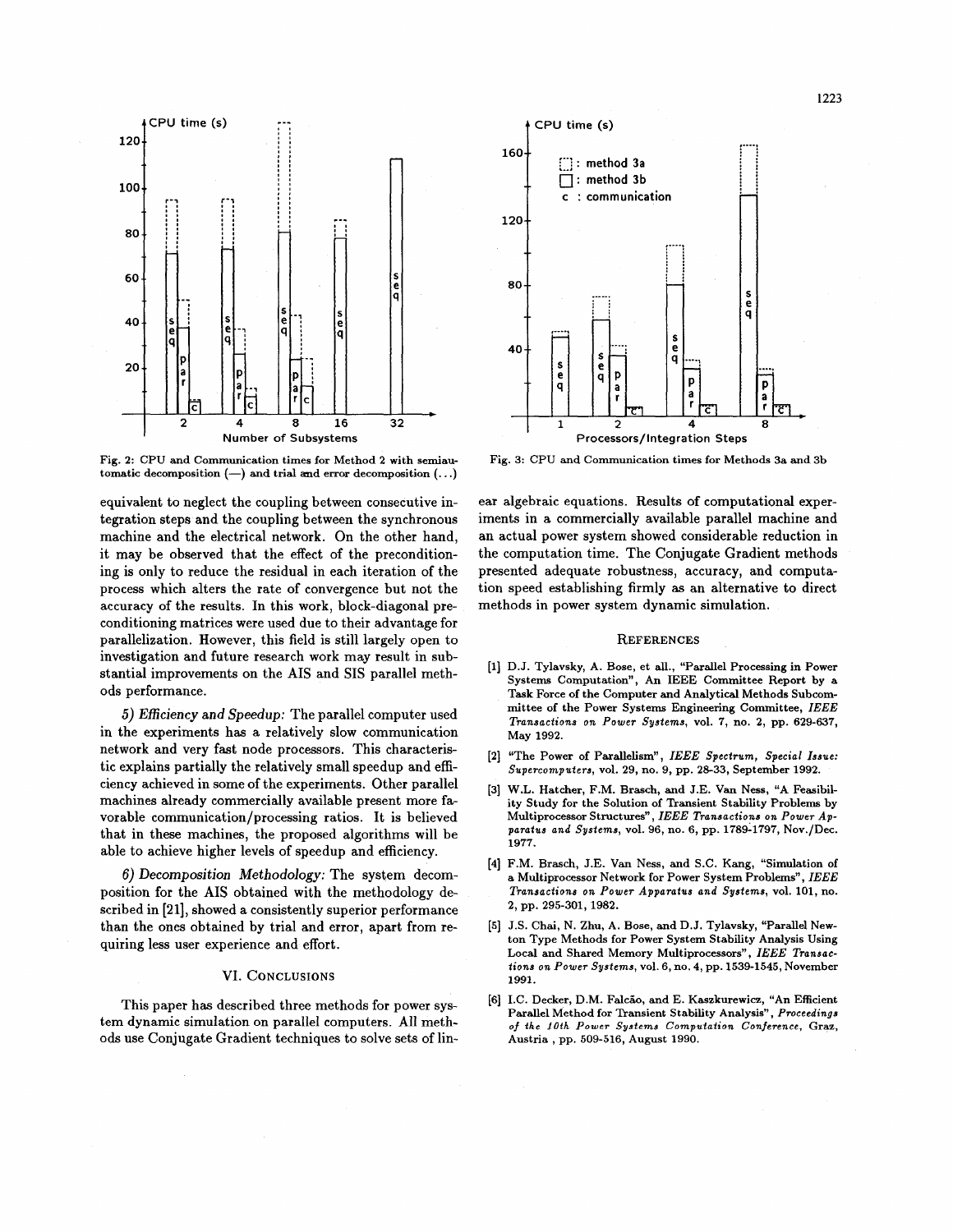1224

- [7] I.C. Decker, D.M. Falcão, and E. Kaszkurewicz, "Parallel Implementation of a Power System Dynamic Simulation Methodology Using the Conjugate Gradient Method", *IEEE Transactions on Power systems,* vol. **7,** no. 1, pp. **458465,** February **1992.**
- H. Taoka, I. Iyoda, H. Noguchi, N. Sato, and T. Nakazawa, "Real-Time Digital Simulator for Power System Analysis on a Hypercube Computer", *IEEE Transactions on Power Systems,* vol. **7,** no. **1,** pp. **1-10,** February **1992.**
- M.A. Pai, P.W. Sauer, and Y. **Kulkarni,** "Conjugate Gradient Approach to Parallel Processing in Dynamic Simulation of Power Systems", *Proceedings of the Automatic Control Conference,* pp. **1644-1647, 1992.**
- [10] J.S. Chai and A. Bose, "Bottlenecks in Parallel Algorithms for Power System Stability Analysis", *IEEE Transactions on Power Systems,* vol. **8,** no. **1,** pp. **9-15,** February **1993.**
- [11] M.Ilić-Spong, M.L. Crow, and M.A. Pai, "Transient Stability Simulation by Waveform Relaxation Methods", *IEEE Transactions on Power Systems,* vol. 2, no. **4,** pp. **943-952,** November **1987.**
- [12] M.L. Crow and M. Ilić, "The Parallel Implementation of the Waveform Relaxation Method for Transient Stability Simulations", *IEEE Transactions on Power Systems,* vol. **5,** no. **3,**  pp. **922-932,** August **1990.**
- F. Alvarado, "Parallel Solution of Transient Problems by Trapezoidal Integration", *IEEE Transactions on Power Apparatus and Systems,* vol. **98,** no. **3,** pp. **1080-1090,** May/June **1979.**
- M. LaScala, **A.** Bose, D.J. Tylavsky, and J.S. Chai, "A Highly Parallel Method for Transient Stability Analysis", *TEEE Transactions on Power Systems,* vol. **5,** no. **4,** pp. **1439- 1446,** November **1990.**
- [15] M. LaScala, M. Brucoli, F. Torelli, and M. Trovato, "A Gauss-Jacobi-Block Newton Method for Parallel Transient Stability Analysis", *IEEE Transactions on Power Systems,* vol. *5,* no. **4,** pp. **1168-1177,** November **1990.**
- J. M. Ortega, *Introduction to Pdrallel and Vector Solution* of *Linear Systems,* Plenum Press, New York, **1988.**
- [17] J.J. Dongarra, I.S. Duff, D.C. Sorensen, and H.A. van der Vorst, *Solving Linear Systems on Vector and Shared Memory Computers,* SIAM, **1991.**
- F.D. Galiana, H. Javidi, and S. McFee, "On the Application of a Pre-conditioned Conjugate Gradient Algorithm to Power Network Analysis", *Proceedings of the 18th Power Industry Computer Applications Conference,* Scottsdale, AZ, May **1993.**
- I.C. Decker, *"Algorithms for Power Systems Dynamics Simdation with Parallel Computers",* Ph.D. Thesis, Federal University of Rio de Janeiro, Brazil, (in Portuguese), September **1993.**
- [20] B. Stott, "Power System Dynamic Response Calculations", *Proceedings of the IEEE,* vol. **67,** no. 2, pp. **219-241,** February **1979.**
- [21] M.H.M. Vale, D.M. Falcão, and E. Kaszkurewicz, "Electri**cal** Power Network Decomposition for Parallel Computations", *Proceedings* of *the IEEE Symposium on Circuits and Systems,*  San Diego, CA, pp. **2761-2764,** May **1992.**
- [22] M. Ribbens-Pavella, B. Lemal, and W. Pirard, "On-Line Operation of Lyapunov Criterion for Transient Stability Studies", *Proceedings of the* IFAC *Symposium,* Melbourne, Australia, pp. **292-296,** February **1977.**
- H.A. van der Vorst, "Bi-CGSTAB: A Fast and Smoothly Converging Variant of Bi-CG for the Solution of Nonsymmetric Linear Systems", *SIAM J. Sci. Stat. Comput.*, vol. 13, no. 2, pp. **631-644,** March **1992.**

#### **APPENDIX**

This appendix introduces the fundamental concepts of the Conjugate Gradient Type Methods used in the algorithms proposed in this paper. More details can be found in **[16, 17, 19, 231.** 

The Conjugate Gradient type methods derive from the family of methods for the solution of linear equations sets named Krylov subspace methods or projected gradient methods [16, 17]. The most popular of them is the Conjugate Gradient (CG) method, applicable only to sets of equations with symmetric coefficient matrices **[16,17].**  In the case of asymmetric matrices, other methods have been used **like** the Generalized Minimal Residual (GMRES) **[17],** the Biconjugate Gradient (Bi-CG) **[17],** the Conjugate Gradient-Squared (CGS) **[17]** and, more recently, the Bi-CGSTAB **[23].** 

The methods used in this work were the CG for the symmetric case and the Bi-CG and Bi-CGSTAB for the asymmetric case. These methods are briefly reviewed in the following.

#### The CG Method - Basic Concepts

The solution of a set of linear algebraic equations, like the one obtained from (2) for a particular value of the vector  $I(E, V)$  (see AIS approach), can be achieved by the unconstrained minimization of the quadratic function

$$
Q(V) = \frac{1}{2}V^t V - I^t V \tag{11}
$$

The minimum of  $Q(V)$  coincides with the solution of the linear sys $tem I = YV.$ 

The CG method is an unconstrained optimization technique in which the search directions are *conjugate.* The CG algorithm can be formulated in general terms **as** 

$$
V^{k+1} = V^k - \alpha^k p^k, \quad k = 0, 1, 2, ... \tag{12}
$$

where

 $p^k =$  conjugate gradient direction at the  $k^{th}$  step

 $\alpha^k = 0$  optimum step-size in direction  $p^k$ 

and the vectors  $p^k$  satisfy the following orthogonality condition

$$
(p^i)^T A p^j = 0, \quad i \neq j \tag{13}
$$

In the absence of rounding errors, it can be shown that **(12)** converges to the solution of the linear system in a number of iterations not greater than the number of equations **[l6].** In practical applications, depending on the conditioning of *Y,* the iterative process may converge in much less iterations. The usual termination rule is determined by a tolerance in the norm of the residual vector

$$
r^k = I - YV^k \tag{14}
$$

Preconditioning

The convergence rate of the CG method is affected by the condition of Y. Therefore, this rate can be improved if the condition number of Y is made closer to **1.** This can be achieved by preconditioning *Y* by the congruence transformation [16, 17]

$$
\hat{Y} = SYS^t \tag{15}
$$

where *S* is chosen such that  $cond(\hat{Y}) \leq cond(Y)$ .

The introduction of the preconditioning of *Y* in the CG method algorithm **[16]** is performed by the modification of the residual vector in certain steps of the algorithm as follows:

$$
M\tilde{r} = r \tag{16}
$$

where  $M = (S^tS)^{-1}$  and  $\tilde{r}$  is the modified residual vector. Since **(16)** has to be solved at every iteration, it is important that S, or equivalently M, should be chosen in such way that **(16)** is easy to solve.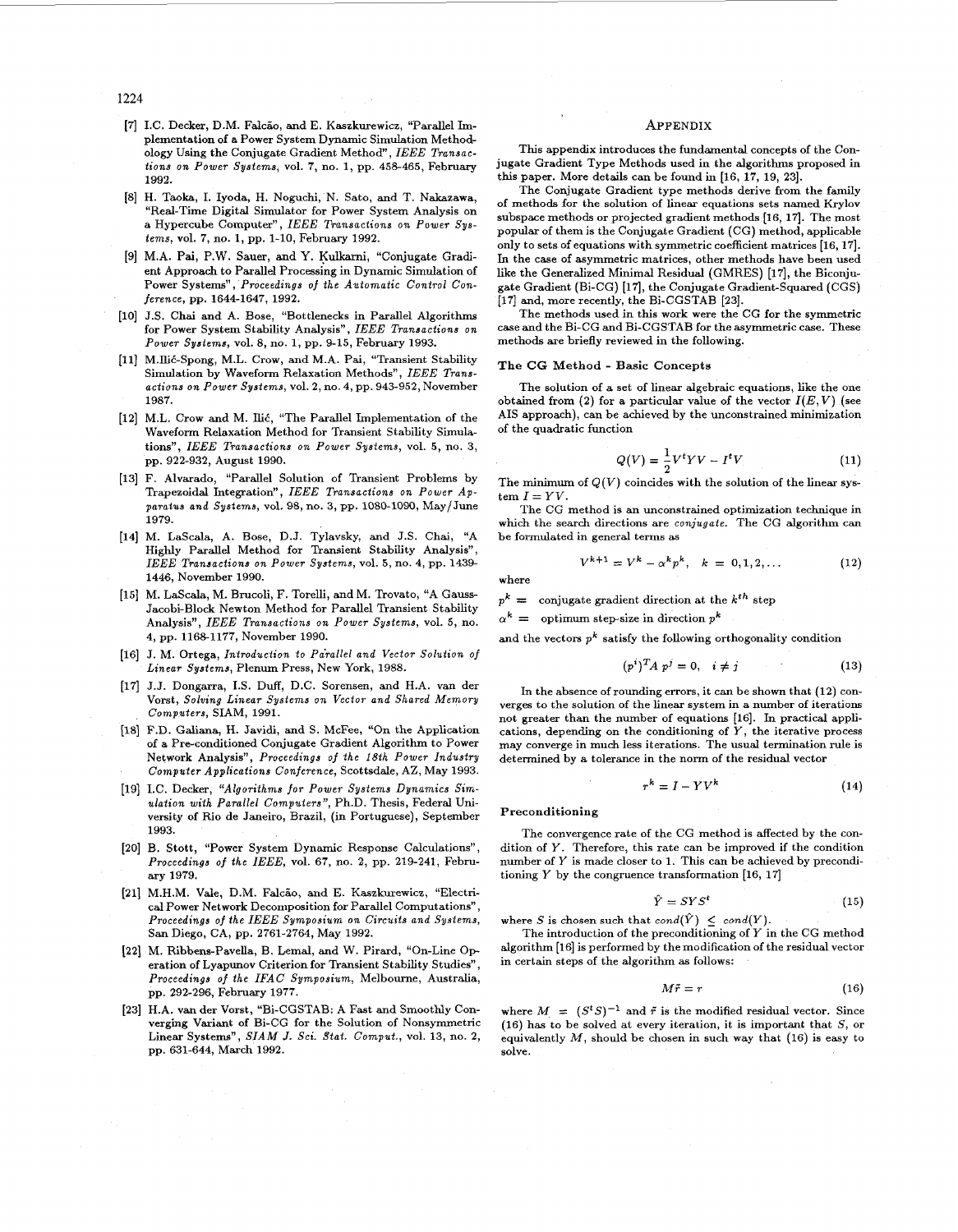### PCGM Algorithm

A basic version of the Preconditioning Conjugate Gradient Method (PCGM) algorithm is given below:

```
Choose Vo 
Compute r^0 = I - YV^0Solve M\tilde{r}^0 = r^0Set p^0 = \bar{r}^0For \, k = 0, 1,...
          \alpha^k = (\tilde{r}^k, r^k) / (p^k, Y.p^k)<br>
V^{k+1} = V^k - \alpha^k p^kr^{k+1} = r^k + \alpha^k Y \cdot p^kIf ||r^{k+1}||_2^2 \leq \epsilon, Then, Stop.
         Else, Solve :
                     M\tilde{r}^{k+1} = r^{k+1}\beta^k = (\tilde{r}^{k+1}, r^{k+1})/(\tilde{r}^k, r^k)<br>
p^{k+1} = \tilde{r}^{k+1} + \beta^k p^kEndif
```
Endfor

The main computational load of the above algorithm is concentrated in the calculation of inner products and matrix-vector multiplications.

#### The Preconditioning Bi-CG Method

For asymmetric coefficient matrices, in general, it is not possible to obtain orthogonality between vectors in the **p** direction and the residual vector *T* using **a** simple recurrence relation like in the symmetric **case[l7].** A proposed alternative **[17]** is to generate two sequences of residual vectors  $r$  and  $\bar{r}$  and directions  $p$  and  $\bar{p}$  satisfying the mutual orthogonality condition

$$
(ri, \tilde{r}j) = 0
$$
  
\n
$$
(\tilde{p}i, \Lambda \cdot \tilde{p}j) = 0
$$
 (17)

where  $\Lambda$  is the coefficient matrix.

The pre-conditioned Bi-CG algorithm, applied to the Jacobian equation defined in **(lo),** is given below **(M** is the pre-conditioning matrix):

Choose 
$$
\Delta \delta^0
$$
  
\nCalculate  $r^0 = \xi - \Lambda \Delta \delta^0$   
\nSolve  $M\tilde{r}^0 = r^0 = \tilde{r}^0 = \tilde{r}^0$   
\nSet  $p^0 = \tilde{p}^0 = \tilde{r}^0 = \tilde{r}^0$   
\nFor  $k = 0, 1, \ldots$   
\n $\alpha^k = (\tilde{r}^k, \tilde{r}^k) / (\tilde{p}^k, M^{-1} \Lambda, p^k)$   
\n $\Delta \delta^{k+1} = \Delta \delta^k + \alpha^k p^k$   
\n $\tilde{r}^{k+1} = \tilde{r}^k - \alpha^k M^{-1} \Lambda, p^k$   
\nIf  $||\tilde{r}^{k+1}||_2^2 \le \epsilon$   
\nCalculate  $r^{k+1} = M\tilde{r}^{k+1}$   
\nIf  $||r^{k+1}||_2^2 \le \epsilon$ , Then Stop  
\nEndif  
\nElse, Calculate:  
\n $\beta^k = (\tilde{r}^{k+1}, \tilde{r}^{k+1}) / (\tilde{r}^k, \tilde{r}^k)$   
\n $p^{k+1} = \tilde{r}^{k+1} + \beta^k p^k$   
\nEndif  
\n $\tilde{p}^{k+1} = \tilde{r}^{k+1} + \beta^k p^k$   
\nEndif

Endfor

The main disadvantage of the Bi-CG method is the need of two matrix-vector multiplications for each iteration  $(\Lambda.p^k \text{ and } \Lambda^T.\bar{p}^k)$ , assuming  $M = I$ ).

#### The Preconditioning Bi-CGSTAB Method

The Bi-CGSTAB method was recently introduced in **[23]** and is a variant of the Bi-CG method for asymmetric systems. This method presents better characteristics of robustness and computational efficiency and do not require to operate with the transpose of the coefficient matrix  $(\Lambda^T)$  in this case). The Bi-CGSTAB algorithm applied to equation (10), using M as preconditioning matrix, is given below:

Choose 
$$
\Delta \delta^0
$$
\nCalculate  $r^0 = \xi - \Lambda \Delta \delta^0$ \nSet  $\bar{r}^0 = r^0 \, e \, p^0 = r^0$ \nFor  $k = 0, 1, 2, \ldots$ \n $M\hat{p} = p^k$ \n $\alpha^k = (r^0, r^k) / (r^0, \Lambda, \hat{p})$ \n $q = r^k - \alpha^k \Lambda, \hat{p}$ \n $M\hat{q} = q$ \n $\omega^k = [A, \hat{q}]^t . [q] / [\Lambda, \hat{q}]^t . [\Lambda, \hat{q}]$ \n $\Delta \delta^{k+1} = \Delta \delta^k + \alpha^k \hat{p} + \omega^k \hat{q}$ \n $r^{k+1} = q - \omega^k \Lambda \hat{q}$ \nIf  $||r^{k+1}||_2^2 \leq \epsilon$ , Then Stop Else, Calculate:\n $\beta^k = (r^0, r^{k+1}) / (r^0, r^k) . \alpha^k / \omega^k$ \n $p^{k+1} = r^{k+1} + \beta^k [p^k - \omega^k \Lambda, \hat{p}]$ 

Endif Endfor

Note that as in the CG method, most of the computational effort in the Bi-CG and Bi-CGSTAB methods is concentrated in the computation of inner products and matrix-vector multiplications. These vector and matrices can be trivially decomposed and, consequently, these operations can be performed efficiently on parallel and vector computers.

#### **ACKNOWLEDGMENTS**

This research project was supported by the Brazilian Govenment agencies FINEP and CNPq (RHAE). The first author wishes to thank the Federal University of Santa Catarina (Brazil) for the financial support and leave of absence. The authors thank M.H.M. Vale for her assistance in obtaining network decompositions to test the methods based on the AIS.

#### **BIOGRAPHIES**

Ildemar C. Decker received his B.Sc. from the Catholic University of Pelotas, RS., Brazil. He obtained **his** M.Sc. **(1984)** and D.Sc. **(1993)** degrees in Electrical Engineering from the Federal Universities of Santa Catarina and Rio de Janeiro, Brazil, respectively. From **1980** to **1985** he worked in the Federal University of Santa Maria,RS. Since **1985,** he has been Associate Professor of the Federal University of Santa Catarina, in the Electrical Engineering Department. His general research interest is in the area of computer methods for power systems analysis and control and high performance scientific computing.

Djalma M. Falcão (M'75) obtained his B.Sc. (1971) and M.Sc. **(1974) from** the Federal Universities of Paran& and Rio de Janeiro, Brazil, respectively, and the Ph.D. **(1981)** from UMIST, England. He is currently a professor of Electrical Engineering at the Federal University of Rio de Janeiro. From **1991** to **1993** he was in sabbatical leave at UC Berkeley. His general research interest is in the area of computer methods for power system simulation and control.

Eugenius Kaszkurewicz received his B.Sc. from the Instituto Tecnologico de Aeronautica(1TA) in **1970.** He obtained his M.Sc. and D.Sc. degrees in Systems and Control at the Federal University of Rio de Janeiro in **1972** and **1981,** where he joined the Electrical Engineering Department in **1974.** From **1985** to **1987** he was a visiting Faculty at the EECS Dept. of Santa Clara University, California. His research interests are in Control and Parallel Computation in Large Scale Systems.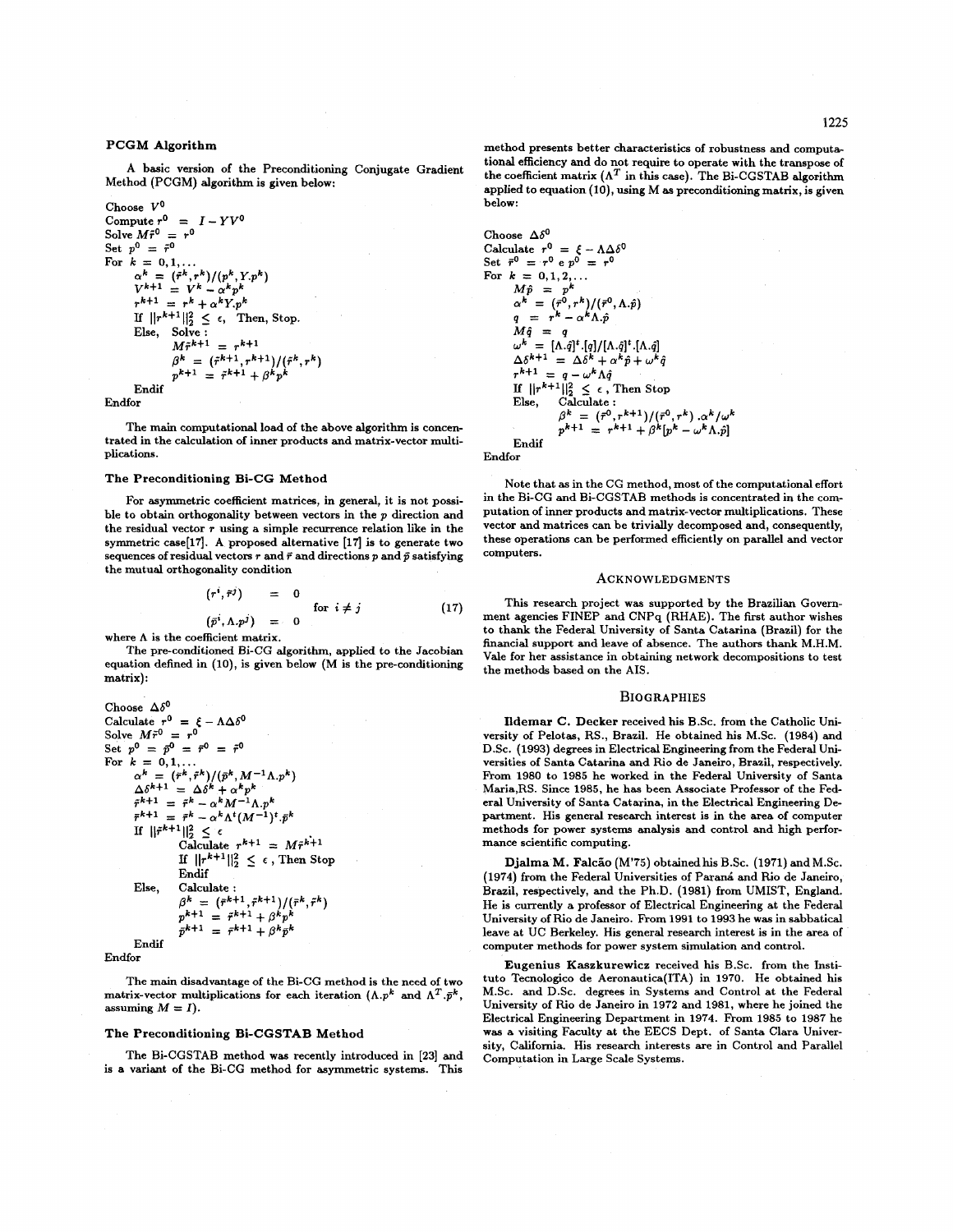### **Discussion**

. **Dag and F.** L. **Alvarado** (University of Wisconsin-Madison) The authors are to be commended for an interesting paper describing new parallel linear equation solvers. The increasing dimension and necessary amount of detail to mode power system will require faster (possibly parallel) solvers. Traditional Gaussian elimination based direct solvers are not well suited to parallel processing. Computation time increases faster than linearly with system dimension for direct solvers [Dl]. As the dimension increases, direct methods be- come increasingly impractical [D2]. Iterative methods can be used as alternative solution techniques [D3].

The discussers would like to have authors' comments on the following issues:

- **e** The conjugate gradient (CG) method is guaranteed to converge for symmetric positive definite (spd) set of linear equations with full arithmetic precision. The authors use CG method in Method 1 for equation (7) and in Method 2 for equation (9), both of which are symmetric. Are both of the equations also positive definite in order for CG to be successfully applied?
- **e** When the CG method is used with a preconditioner, the preconditioner matrix is also required to be positive definite. The authors use ILU as preconditioner. However, ILU preconditioners are not guaranteed to be positive definite, even for spd matrices other than M-matrices and H-matrices. Do the authors use a special technique to guarantee the positive definiteness of the ILU? Have the authors had any nonconverged cases when they use ILU as a preconditioner?
- **e** The paper offers iterative methods as alternatives to direct methods for the solution of linear equations to increase parallelism, but it uses ILU as preconditioner, which is inherently sequential. In other words, the use of ILU limits the parallelism associated with the CG method [D4]. Could the author comment on the parallel implementation of CG and its performance with respect to system size?
- $\bullet$  In Method 3, the authors use Bi-CG and Bi-CGSTAB to solve the set, of linear equations. The Bi-CGSTAB is an improvement over Bi-CG, and the latter can always be preferred to the former. However, both methods can break-down. Division by zero may occur and Bi-CG can exhibit irregular convergence behavior [D5]. Would it not be advantageous to use a better established asymmetric linear equation solver such as the generalized minimum residual method (GMRES) [D5] instead, or a method such as quasi-minimum residual (QMR)

[D5] that overcomes the pitfalls of the above methods?

#### **REFERENCES**

- F. L. Alvarado, *Computational Complexity in Power Systems,* IEEE Transactions on Power Apparatus and Systems, vo1.95, No.4, pp. 1028-1037,1976.
- H. Dag and F. L. Alvarado, *Direct Methods Versus*   $[D2]$ GMRES *and PCG* For *Power Flow Problems,* in the proceedings of NAPS,pp.274-278, October 5-9, 1993, Washington, DC.
- F. L. Alvarado, H. Dag and M. ten Bruggencate,  $[D3]$ *Block-Bordered Diagonalization and parallel iterative solvers,* in proceedings of Colorado Mountain Conference on Iterative Methods, April 5-9, 1994, Breckenridge,CO.
- $[D4]$ F. L. Alvarado and H. *Da&lncomplete Partitioned Inverse Preconditioners,* Submitted *to* Parallel Computing, June 1994.
- $[D5]$ R. Freund and N. Nachtigal,QMR: *A quasi-minimal*   $residual$  method for non-hermitian linear systems, Numerische Mathematik, Vol. 60, pp. 315-339, 1991.
- Y. Saad and M. Schultz, GMRES: *A Generalized Min-* $ID51$ *imal Residual Algorithm for Solving Nonsymmetric Linear Systems,* SIAM Journal on Scientific and Statistical Computing, vo1.7, pp. 856-869, 1986.

I.C. Decker, D.M. Falcão, and E. Kaszkurewicz. We thank Mr. H. Dag and Prof. F.L. Alvarado for the interest in our paper and the relevant questions raised on their discussion. We certainly agree with the discussants in their claim that iterative methods have an important role in the solution of large sets of equations arising from power system modeling and this is particularly true in **a** parallel computer environment. In fact, we have been defending this point since the publication in 1990 of our first results regarding application of conjugate gradient methods to power system dynamic simulation (Reference [6] of the paper).

The coefficient matrices defined in equations (7) and (9) are not guaranteed to be always positive definite. However, this positive definiteness is only a sufficient condition for the convergence of the CG method. For the test system reported in the paper, the matrices present a few non-positive eigenvalues. Despite this fact, in all the simulations, the CG method presented no convergence problem.

The preconditioner that was used is different from the usual ILU preconditioner which is inherently sequential, as pointed out by the discussants. The preconditioning effect is obtained through the solution of equation (16) where *M*  is an approximation of the original system coefficient matrix. To obtain a perfect parallelism in the solution of this auxiliary system, in the case of the equations defined in (9), matrix *M* is formed by the diagonal blocks of *Y*  $(Y_{ii}, i = 1, 2, ..., q)$ . This is equivalent to decompose the electrical network in weakly coupled subnetworks and ne